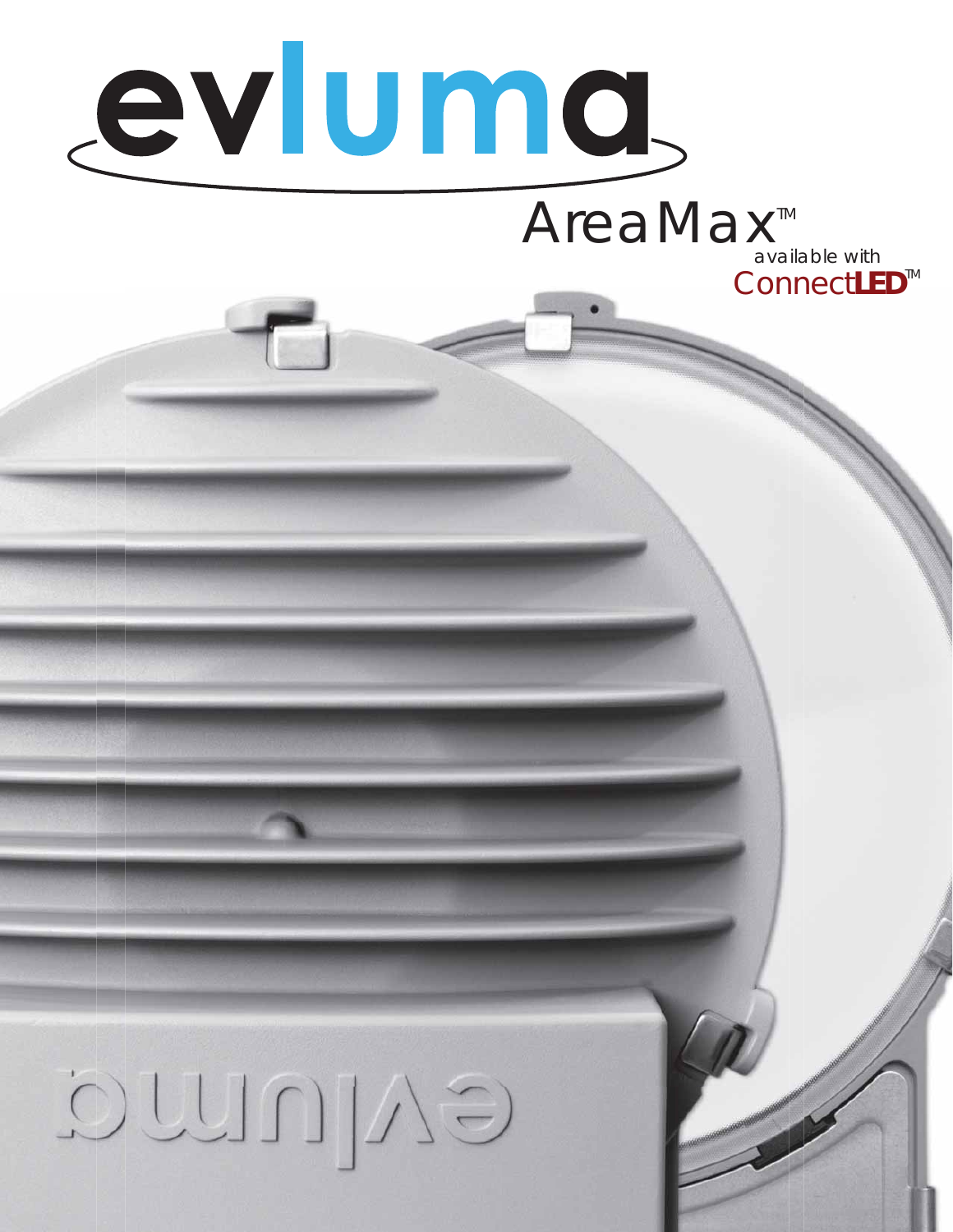# AREAMAX<sup>™</sup>

The AreaMax is Evluma's premier LED luminaire for area and security lighting. The AreaMax introduces a revolutionary new way to deliver dusk-till-dawn efficiency by reducing your dependence on the traditional photocontrol. Affordable and easy to install, the AreaMax slides onto the existing pole arm typically used by NEMA Type V dusk-till-dawn fixtures. As high as 93 lm/W for the entire system, the AreaMax is a recommended LED replacement for the average 100-175W HID fixture. Order the AreaMax with ConnectLED and take advantage of additional maintenance and energy savings with dimming features and remote commissioning/decommissioning.

# Photocontrol Failsafe Mode<sup>™</sup>

The AreaMax introduces a revolutionary new way to deliver dusk-till-dawn efficiency with a built-in Photocontrol Failsafe Mode. Compatible with NEMA standard twist-lock photocontrols, place the AreaMax in the field with a photocontrol installed. Over time, an internal processor will calibrate the AreaMax to its unique geographic times for sunrise and sunset. Should the photocontrol fail, the AreaMax will take over based on the information it has collected eliminating a maintenance visit and guaranteeing continuous operation. The AreaMax is also compatible with wireless photocontrols.

# ConnectLED<sup>™</sup>

ConnectLED is a software application that communicates with the AreaMax via BLE (Bluetooth Low Energy) to:

- commission /decommission the fixture
- create brightness settings
- upload custom dimming algorithms
- activate motion detection (pending).

Run ConnectLED on a Windows 7 laptop with a licensed dongle at a range of 150' om the AreaMax.

|                      | CONNECTLED™ SOFTWARE                            |
|----------------------|-------------------------------------------------|
| 37598451<br>41058338 | 25 UNIT LICENSE PACK*<br><b>PC DONGLE</b>       |
| 39140436             | AMAX, BLE REMOTE (commission/decommission only) |



| Today:<br>Mon:<br>Info: Settings | B/26/2013 | Dimming Bluetooth         | 07:53:46 | TZ PT                         | on DST. Yes          | 3c:2d:b7:85:94:0c<br>3c:2d:b7:85:95:95<br>90:59:af:0f:49:ed -84<br>3c:2d:b7:85:95:43 -87 | $-04$<br>$-89$ |
|----------------------------------|-----------|---------------------------|----------|-------------------------------|----------------------|------------------------------------------------------------------------------------------|----------------|
| <b>Time</b>                      |           | <b>Brightness</b>         |          |                               |                      |                                                                                          |                |
| 11:00 PM                         |           | 75                        | H        | Delete                        |                      |                                                                                          |                |
| 1:00 AM                          |           | 50                        | ÷        | Delete:                       |                      |                                                                                          |                |
| $3:00$ AM                        |           | 75.1                      | 国        | Delete.                       |                      |                                                                                          |                |
| 4:00 AM.                         |           | 100                       |          | Delete:                       |                      |                                                                                          |                |
| worked markets                   |           |                           |          |                               | Validate<br>Schedule |                                                                                          |                |
|                                  |           | Write                     |          |                               |                      |                                                                                          |                |
| Find Lunanaires                  |           | Configuration<br>to Livep |          | Save Configuration            |                      |                                                                                          |                |
| Unselect Lang.                   |           | Set Lamp                  |          | Reload Saved<br>Configuration | Exit                 |                                                                                          |                |

Setting the dimming schedule for a luminaire in ConnectLED

## Thermal Management

Evluma designed the AreaMax with two critical things in mind: maximum lumens per watt and maximum cooling. Low temperatures are key to LED long life and brightness. Critical components were selected for their minimum thermal resistance and paired with a custom light engine and casting design effectively executing this strategy.

In addition, LED life is assured by thermal management protection circuity that controls current levels to the LEDs based on temperature. Temperature is measured at the LED package, often referred to as the solder point temp, or  $T_{SP}$ . At  $65^{\circ}$ C the fixture begins to cut back on the current to the LEDs to either maintain, or reduce the temperature back down to 65°C.

## **Warranty**

The AreaMax carries Evluma's standard 5 year warranty.

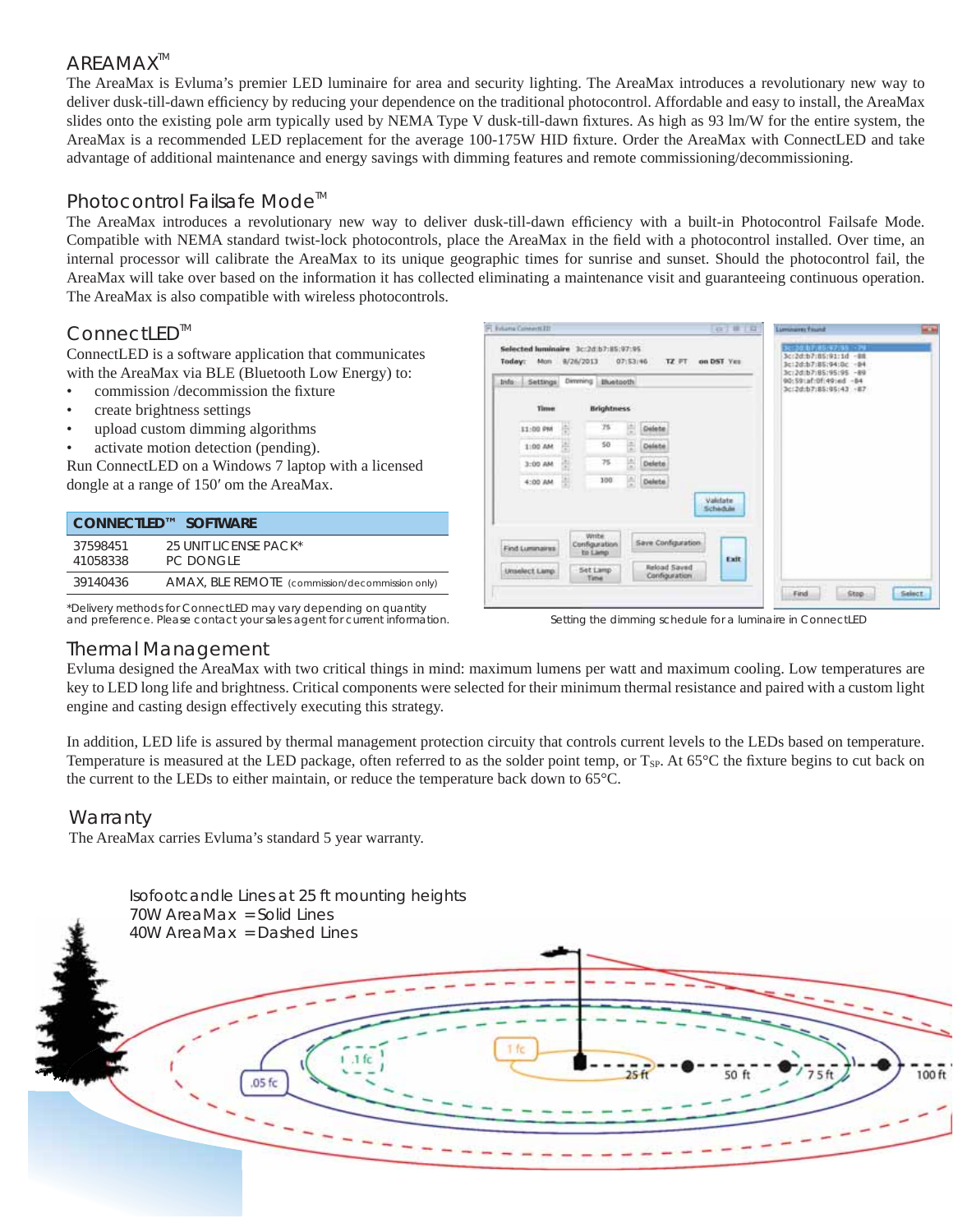# A M A X -

| <b>PRODUCT</b><br>ID | <b>WATTS</b>      | <b>PERFORMANCE</b><br><b>CODES</b> | <b>PHOTOMETRIC</b><br><b>TYPE</b> | <b>LENS</b>                       |
|----------------------|-------------------|------------------------------------|-----------------------------------|-----------------------------------|
| $AMAX =$<br>AreaMax  | $40 = 40$ watts** | 4K-6<br>$5K-6$                     | $V = Type V$                      | $C = Full Cut-Off$<br>$D = D$ ome |
|                      | $70 = 70$ watts   | 5K-6                               | $V = Type V$                      | $C = Full Cut-Off$<br>$D =$ Dome  |



#### **PERFORMANCE CODES 40W**

| Code       | CCT   |     |                 | CRI Lumens LED mA | <b>BUG</b> | <b>IES File Numbers</b>                           |
|------------|-------|-----|-----------------|-------------------|------------|---------------------------------------------------|
| $4K-6$ (D) | 4500K |     | $>70$ $>3000$   | 700mA             |            | B <sub>2</sub> -U <sub>2</sub> -G1 ITL75686+75689 |
| $5K-6$ (D) | 5500K |     |                 |                   |            | >65 >3500 700mA B2-U2-G1 ITL75687+75690           |
| $4K-6$ (C) |       |     | 4500K >70 >3000 |                   |            | 700mA B1-U0-G1 ITL75688+75691                     |
| $5K-6$ (C) | 5500K | >65 | >3500           | 700mA             |            | B1-U0-G1 ITL75688+75690                           |

| <b>PERFORMANCE CODES 70W</b> |                   |  |  |       |  |                                                     |
|------------------------------|-------------------|--|--|-------|--|-----------------------------------------------------|
| 5K-6 (D)                     |                   |  |  |       |  | $5500K$ $>65$ $>6000$ 700mA B3-U2-G2 report pending |
| $5K-6$ (C)                   | 5500K > 65 > 6000 |  |  | 700mA |  | report pending                                      |

## **ELECTRICAL PERFORMANCE**

- 120-277 VAC 50/60 Hz (.32 Amps at 120VAC)
- Power Factor >95%
- THD <10% at 120 VAC, <20% at 277 VAC
- **Replaceable** high capability surge protection for 20kV/10kA per IEEE/ANSI C62.42.2 - 2002. Location Category C-High
- 89076826 SURGE BOARD REPLACEMENT KIT, AREAMAX
- <1/2 W Off-state power (not including photocontrol)

| <b>COMBINED PAYBACK MODEL</b>                                                  | 40W AreaMax | 100W HPS    |
|--------------------------------------------------------------------------------|-------------|-------------|
| Purchase Price (MSRP)                                                          | \$225.00    | \$90.00     |
| Asset Life                                                                     | 20 years    | 10 years    |
| Maintenace Cost: 10 years                                                      | \$0.00      | \$750.00*** |
| Energy Cost: 10 years @.08/KwHr                                                | \$132.48    | \$331.20    |
| Cost of Ownership: 10 years<br>incl. 3% finance charge for 5 years             | \$414.42    | \$1357.74   |
| Annualized Cost: 10 years                                                      | \$41.44     | \$135.77    |
| Monthly Rental Rate @ Break Even<br>***HID photocontrol and lamp service calls | \$3.45      | \$11.31     |
| Simple Payback at HPS rental rate                                              | 3.05 years  |             |



L70 at >100,000 Hours. \*\*DLC Qualified. RoHS Compliant Temperature rated at -40°C to 40° C LM-79, IES & In-Situ Files Available Thermal Management Protection Circuity Made in the USA of US and Imported Parts



Photocontrol and mounting arm are not included.